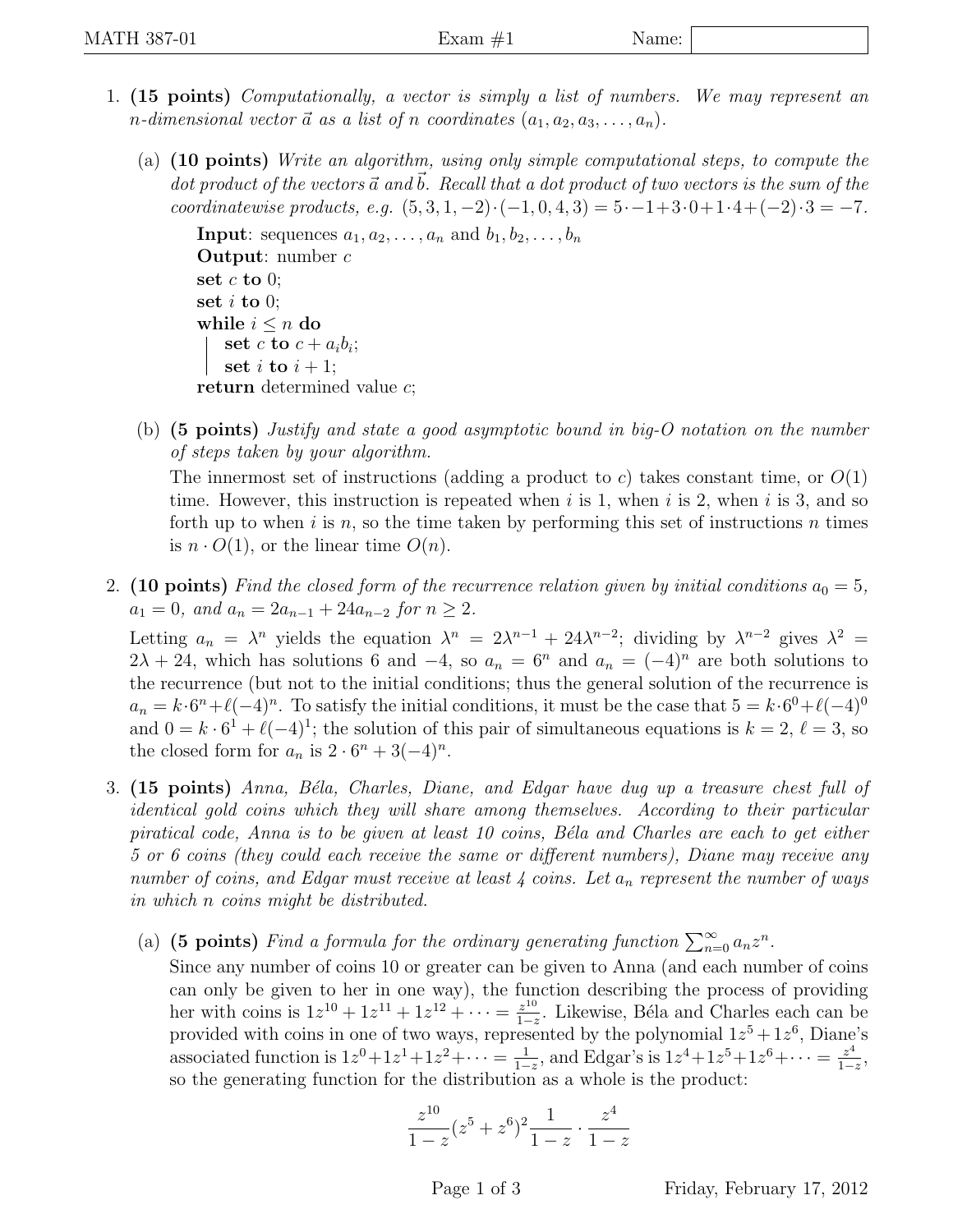(b)  $(15 \text{ points})$  Either using the ordinary generating function or by other means, determine how many ways there are to share a chest of 30 coins. You need not arithmetically simplify your answer.

We algebraically simplify the generating function above to get

$$
\sum_{n=0}^{\infty} a_n z^n = \frac{z^{26} + 2z^{25} + z^{24}}{(1-z)^3}
$$

$$
= (z^{26} + 2z^{25} + z^{24}) \sum_{n=0}^{\infty} {n+2 \choose 2} z^n
$$

so in order to find  $a_{30}$ , we identify the coefficient of  $z^{30}$  on the right side; there are three addends contributing towards the  $z^{30}$  term, which are  $z^{26}$  $\binom{6}{2}z^4$ ,  $2z^{25}\binom{7}{2}$  $(z^2)z^5$ , and  $z^{24}\binom{8}{2}$  $_{2}^{8})z^{6},$ so that

$$
a_{30} = \binom{6}{2} + 2\binom{7}{2} + \binom{8}{2} = 85
$$

Alternatively, we could get the same answer via direct enumerative techniques, but they may be more difficult.

- 4. (10 points) Find the following generating functions:
	- (a) (5 points) Let  $a_n$  be the number of ways to place n distinct objects in 5 boxes so that each box contains fewer than 4 items. Determine the formula for the exponential generating function  $\sum_{n=0}^{\infty} a_n \frac{z^n}{n!}$  $\frac{z^n}{n!}$  .

Each box has one way of containing 0, 1, 2, or 3 items, so each box is associated with the exponential generating function  $\frac{1z^0}{0!} + \frac{1z^1}{1!} + \frac{1z^2}{2!} + \frac{1z^3}{3!}$ . To get the generating function of the distribution to 5 boxes, we multiply their five associated generating functions, yielding  $\left(\frac{1z^0}{0!} + \frac{1z^1}{1!} + \frac{1z^2}{2!} + \frac{1z^3}{3!}\right)^5$ .

(b) (5 points) Let  $b_n$  be the number of ways to partition n into a sum of the numbers 1, 3, and 4. Determine the formula for the ordinary generating function  $\sum_{n=0}^{\infty} b_n z^n$ .

We may use no 1s, one 1, two 1s, three 1s, or so forth, each in exactly one way. These choices correspond respectively to contributions of 1, 2, 3, and so forth towards the sum, so the selection of how many 1s to use has associated generating function  $1z^0 + 1z^1 +$  $1z^2 + \cdots = \frac{1}{1-z}$  $\frac{1}{1-z}$ .

Likewise, we may use no 3s, one 3, two 3s, three 3s, or so forth, each in exactly one way. These choices correspond respectively to contributions of 3, 6, 9, and so forth towards the sum, so the selection of how many 3s to use has associated generating function  $1z^0 + 1z^3 + 1z^6 + \cdots = \frac{1}{1-z}$  $\frac{1}{1-z^3}$ . A similar argument yields selection function  $\frac{1}{1-z^4}$  for the selection of how many 4s to use. Assembling the generating function for the partition by multiplication of the generating functions for the three individual choices involved in creating a partition, we get  $\frac{1}{(1-z)(1-z^4)(1-z^4)}$ .

5. (20 points+5 point bonus) Let G be the graph shown below; label vertices as necessary.